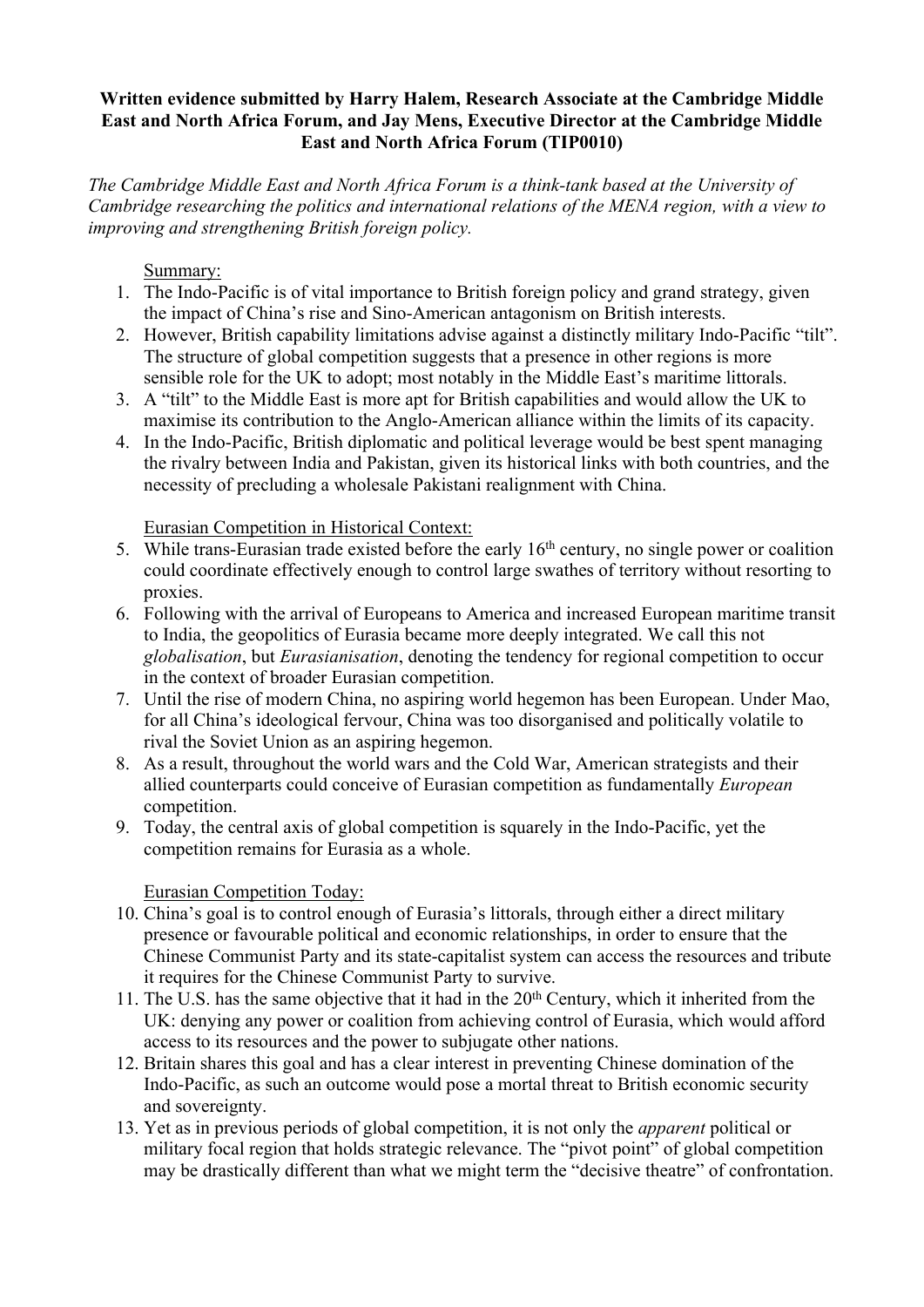- 14. We maintain that in today's Eurasian competition, the Middle East is the "pivot point" while the Indo-Pacific is the "decisive theatre". The reason for this is primarily naval.
- 15. Maritime transport remains the most efficient means to move bulk cargo, and our modern informational economy still relies upon ships and merchant sailors. The Middle East's maritime littorals are the vital connection point between Europe and Asia.
- 16. Petrochemical flows merely compound this importance, given the reliance of European economies, and to an even greater extent China, Japan, and other Chinese rivals, on oil.
- 17. Control of the Middle East is therefore of vital importance in Sino-American competition. It is in this context that Britain must consider its "tilt" towards the Indo-Pacific.
- 18. The Indo-Pacific military balance is of central relevance to British interests. Yet other regions, foremost among them the Middle East, must be considered.
- 19. The U.S. has made it clear that it wishes to redistribute rapidly its military forces to the Indo-Pacific. America's withdrawal from Afghanistan is likely a prelude to a broader realignment, under which the U.S. scales down its Middle Eastern presence even more.
- 20. Being an effective partner requires that the UK simultaneously articulate to the U.S. the dangers of departing from the Middle East and use its capabilities to cover the gaps a U.S. drawdown will create.

Britain and the Tilt:

- 21. In "tilting" towards the Indo-Pacific, the government hopes to transform the UK into a major actor in what is perceived as *the* region of consequence for global politics. To do so, it seeks to use the Royal Navy's higher-end capabilities in concert with regional allies.
- 22. The logic behind this decision is sound: China's communist rhetoric and its Orwellian merger of autocracy and surveillance technology are salient reminders that a world in which China is preeminent would be hostile to liberal democratic values. China's rise is clearly a threat to all maritime nations and liberal democracies.
- 23. It would be absurd for the UK to ignore the shifting Indo-Pacific balance of power and in view of the nature of maritime logistics, Chinese sea control in the Western Pacific and Indian Ocean would leave the UK at Beijing's mercy.
- 24. Nevertheless, clear limits in British capabilities undermine the case for a robust military deployment to the Indo-Pacific.
- 25. The UK's Carrier Strike Group (UKCSG) contains an American and a Dutch surface warship because the Royal Navy lacks the large surface combatants to run escorts without support, as five of six Type-45 air defence destroyers are undergoing some form of maintenance or repair.
- 26. The HMS *Queen Elizabeth* has only eight British fixed-wing combat aircraft in its Carrier Air Wing (CVW) – the other ten are American F-35Bs.
- 27. The *Elizabeth*-class carrier lacks a catapult, limiting its future air wing composition to vertical or short take-off capable manned or unmanned aircraft, which precludes the option of attaching a dedicated range extender or fixed-wing ISR/T platform to its CVW.
- 28. While a formal basing agreement with Australia would help, the range at which the UKCSG must operate is prohibitive for consistent deployments.
- 29. Additionally, given the limitations on the *Elizabeth*-class' CVW, a UKCSG will be unable to impact the Eastern Pacific balance of power without extreme investments in and the rapid deployment of long-range air-launched missiles.
- 30. At most, the UKCSG could police the sea lanes that run to the Straits of Malacca and Lombok during a "far blockade" of China during a broader Pacific War. Yet no indication exists yet that the US and its allies have adopted the far blockade as an explicit strategy.

Picking up the Slack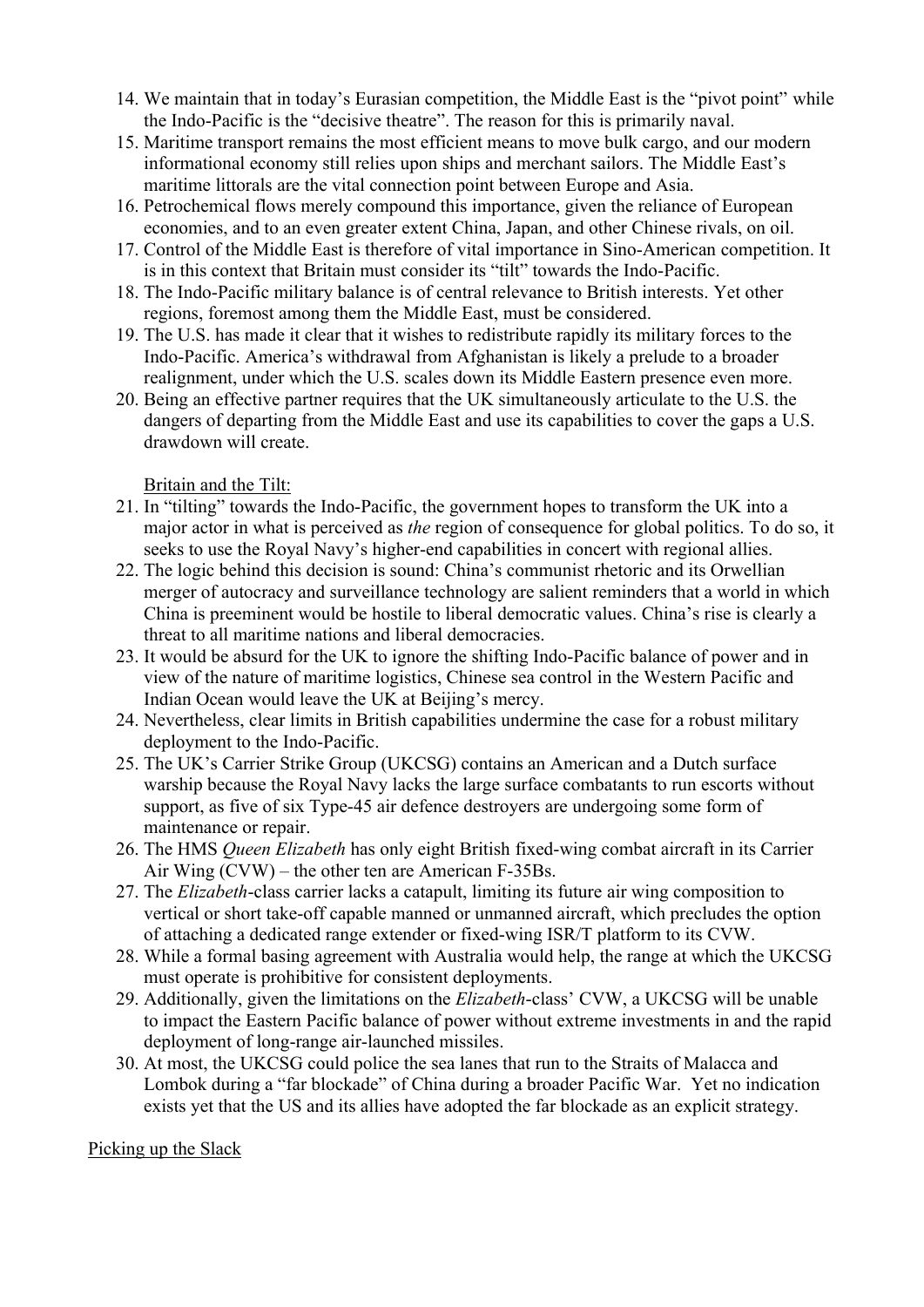- 31. To best act in concert with the United States, the United Kingdom and other capable European allies should prioritise freeing capacity for American engagement in the Indo-Pacific region.
- 32. Despite the aforementioned restrictions, British capabilities do allow for a greater presence in the Middle East's maritime littorals, which the United States has demonstrated its intention to neglect. The Eastern Mediterranean is the most viable area for immediate British engagement.
- 33. The strategic benefits of a greater British presence in the Middle East would be two.
- 34. First, it would make the notional "far blockade" of China during an Indo-Pacific war far more feasible. By controlling the Middle East's maritime littorals, the UK could resist Chinese pressure to disrupt the West's regional alliances, thereby ensuring that the US and its allies can turn off the metaphorical tap for China's energy supply.
- 35. Second, a permanent presence would give the UK much greater sway as a prospective broker and mediator over conflicts between the Gulf states, Israel, Iran, and Turkey, allowing it to support a coherent anti-Iranian *entente* and to be a counterweight to the gravitation of those states towards Russia and China.
- 36. RAF Akrotiri has a 2,700-metre-long runway, capable of hosting almost every combat aircraft in the RAF's inventory. It is a viable air base for Middle Eastern operations, as its use for strikes against the Islamic State in Iraq and Syria (ISIS) demonstrated.
- 37. A greater RAF presence in the Eastern Mediterranean would reduce pressure on the UKCSG's air wing. The UKCSG could rely on the RAF's land-based P-8 Poseidon variants, and possibly its Protector RG1 UCAVs if they are equipped with maritime ISR/T technology, for anti-surface and anti-submarine support, and on land-based range extenders also stationed at RAF Akrotiri for longer-range operations.
- 38. The UK has a long strategic history and a wealth of experience operating in the Persian Gulf and Indian Ocean and is well placed to alleviate American capacity in the Gulf. Operable base infrastructure already exists. The UAE's Jebel Ali Port is capable of hosting U.S. carriers, making it a viable station for the smaller *Elizabeth*-class ships. The new UK Joint Logistics Support Base in Duqm, Oman, can also host *Elizabeth*-class carriers operating in the Persian Gulf and Indian Ocean.
- 39. Moreover, the RAF already maintains bases in Oman and the UAE jointly with and independent of the US, again making land-based air support viable.
- 40. Thus, it is reasonable to expect that the UK, within the next two years, could have a semiregular carrier and ground-based air force presence in the Middle East's maritime littorals, and have a permanent carrier and air force presence once the HMS *Prince of Wales* reaches the fleet in 2023.
- 41. Despite their limitations, the *Elizabeth*-class carriers are capable of influencing the Middle East's balance of forces far more reasonably than the Indo-Pacific balance.
- 42. Since 2014, the US has used a combination of CSGs and Expeditionary Strike Groups (ESGs) to maintain its Middle Eastern naval presence.
- 43. An American ESG centres upon a big-deck amphibious warship like the *America*-class LHA – the "Flight 0" LHAs have only a slightly smaller fixed-wing CVW than the *Elizabeth*class. Iran does have a shorter-range anti-ship missile arsenal, but defeating its conventional anti-ship and anti-air capabilities is far less difficult than defeating China's comparable capabilities.
- 44. The F-35B's smaller payload when compared to non-stealth carrier-launched aircraft is far less problematic in the Middle East than in the Indo-Pacific, given the largely irregular, below-threshold nature of the threats that Iran and jihadist organisations pose to British and allied interests.

The UK and India-Pakistan Rivalry